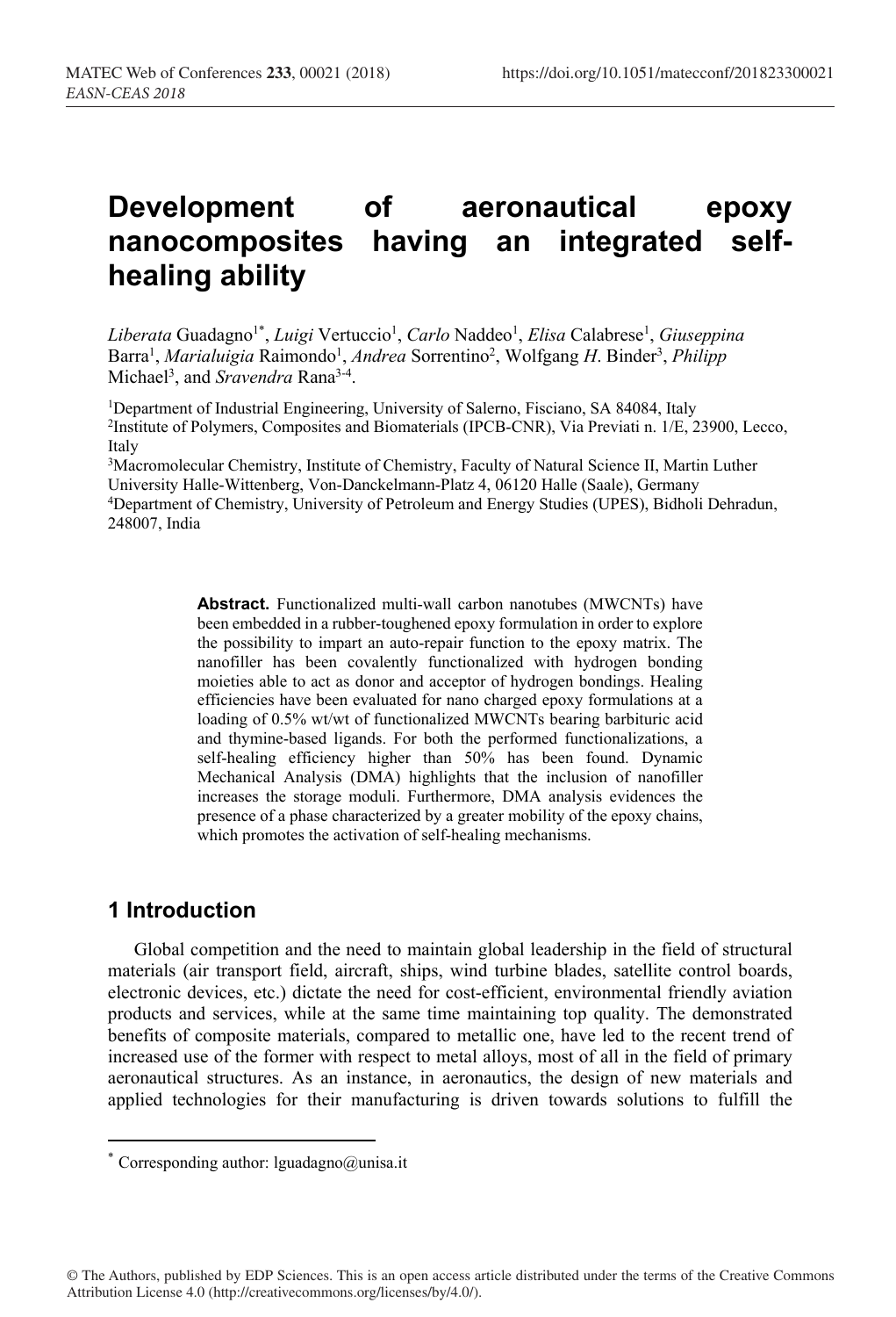following requirements: (i) weight reduction - to maximize the performance; (ii) strict requirements to pollution control during manufacturing process and their use in service; (iii) low consumption of fuel and resources; (iv) reduction of the manufacturing and operating costs (life-cycle costs) etc.

Furthermore, structural systems for aeronautical materials experience a broad spectrum of environmental and operational loads and atmospheric hazards (hail, lightning, storms etc.). Severe and/or prolonged load exposures may trigger the damage accumulation process even in recently deployed structures. An important contribution to the increased exploitation of composite materials can be given by an implementation of a strategy of damage autorepairing, and other specific functions integrated into the material structure, to contrast the reduced electrical conductivity, flame resistance, thermal conductivity etc.

The research activity, discussed in this paper, is aimed at developing self-healing, loadbearing materials and structures with different functionalities integrated into a single loadbearing material.

In particular, based on recent developments in the field of nanotechnologies, and successful strategies recently identified in the literature, promising multifunctional resins able to simultaneously increase flame resistance, electrical conductivity and to impart regenerative ability can be employed as structural materials in many fields of structural materials [1-8]. As an instance, Carbon Fiber Reinforced Panels (CFRPs), impregnated using multifunctional resin, have been manufactured by Resin Film Infusion (RFI) using a nonusual technique to infuse a nano-filled resin into the carbon fiber dry preform [9-10]. Several flat panels have been produced and tested. The manufactured panels have been tested with respect to all the integrated functionalities. The electrical conductivity was found to be about 2x10<sup>4</sup>S/m in the direction parallel to the fibers, whereas a value between 3.0 and 4.0 S/m was found in the directional orthogonal to the fibers. The panels also highlighted enhanced flame resistance properties. Furthermore, due to hydrogen reversible bonding interactions, a significant decrease in the fatigue crack growth rate by approximately 80 % was found [11- 13]. This last result suggests that this strategy can be used to impart the self-healing function to the resin impregnating CFRPs.

In particular, in this field, two innovative approaches have been recently considered to impart self-healing function to multifunctional resins. The first approach is based on microencapsulated systems. An advancement of this kind of self-healing systems, for application requiring high mechanical performance, has been recently proposed. A new ruthenium catalyst has been designed and developed. It has been used in the form of molecular complex inside epoxy mixtures allowing a strong reduction of the manufacturing costs and a relevant enhancement in the mechanical properties. Its chemical stability allows to use aromatic primary amines (such as the DDS, which is used as a common hardener in aeronautical resins) without undergoing deactivation [6]. Concerning the second approach, relevant recent achievements, in the field of supramolecular chemistry and hybrid material formulations, can provide an effective strategy for developing new self-healing composites, able to manifest multiple auto repair mechanisms [13-14]; also restoring other functionalities. Thus, a large variety of SH-systems have been prepared, which auto-repairing function at a different time and length-scales [15], and crosslinked [16] or even blend-systems, which allow the mixed-composition of different polymeric systems [17-18].

In this work, MWCNTs functionalized with thymine and barbituric acid-based ligands, prepared via "click" reaction [13] have been dispersed in an aeronautical epoxy mixture. The solidified resin has proven to be a promising candidate to impart auto-repair mechanisms to aeronautical resins.

## **2 Experimental section**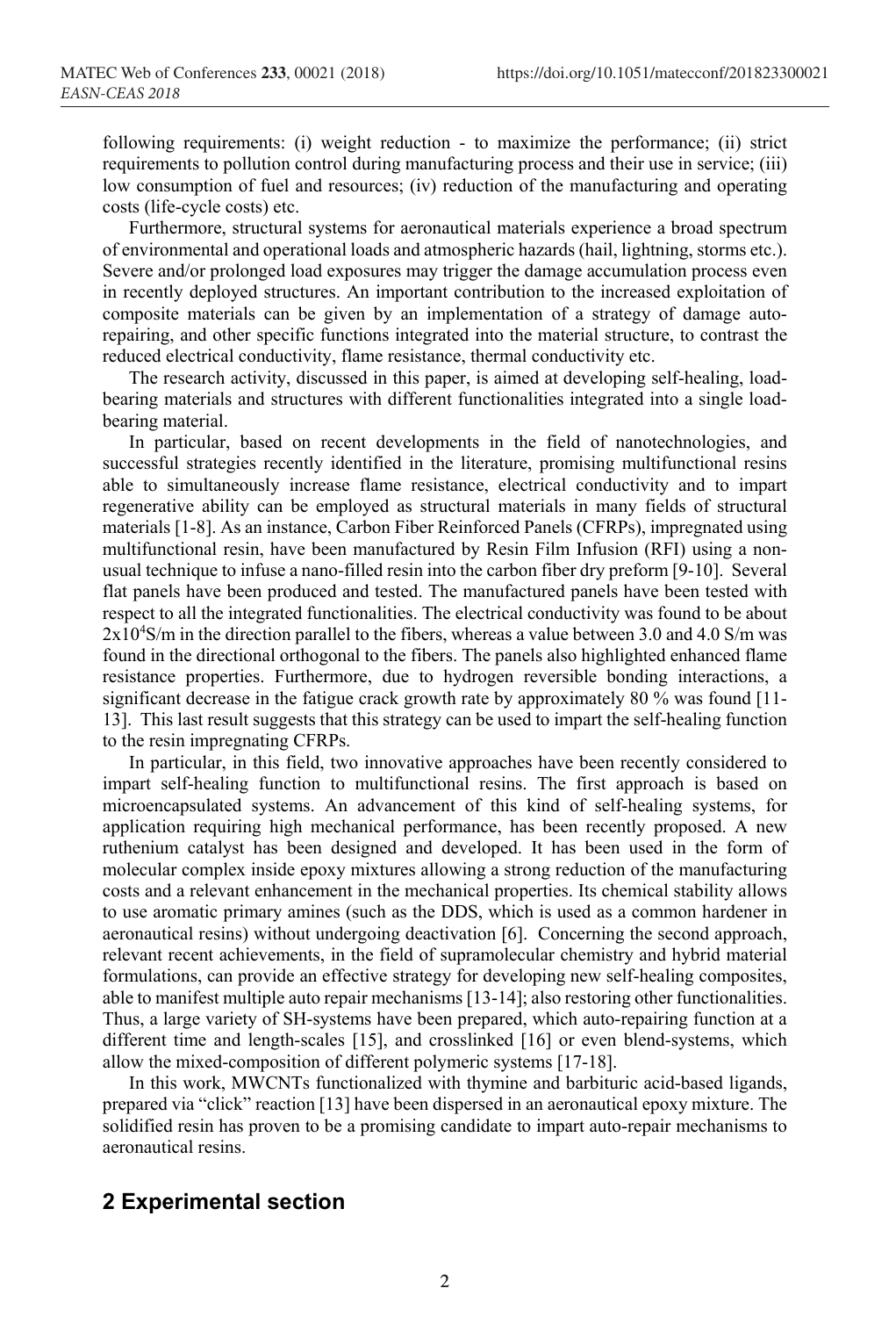## **2.1 Materials**

#### *2.1.1 Epoxy matrix TCTBD*

The epoxy mixture TCTBD was prepared by mixing the epoxy precursor tetraglycidyl methylene dianiline (acronym T) with 12.5 phr of carboxyl-terminated butadiene acrylonitrile (acronym CT) and  $10$  phr of the catalyst triphenylphosphine (PPh<sub>3</sub>). The chemical formulas of the liquid rubber CT and of the catalyst PPh<sub>3</sub> are shown in Fig. 1a. This mixture was heated and stirred at 170 °C for 24 h. The reaction between the epoxy groups of the precursor T and the carboxylic groups of the liquid rubber CT is shown in Fig. 1b and was studied by FT-IR analysis [19]. The obtained TCT mixture was cooled at 120 °C and the reactive epoxy diluent 1,4-butane dioldiglycidylether (acronym B) was added at a concentration T/B of 80%:20% by wt, obtaining the mixture TCTB. An amount of curing agent 4,4′-diamino diphenyl sulfone (acronym D) of 55 phr with respect to precursor T was added to the mixture TCTB to activate the curing reactions, obtaining the epoxy mixture TCTBD. The epoxy TCTBD was mixed at 120 °C for 1 h and was degassed afterward in vacuum at  $100$  °C for 1 h. The mixture was cured by two-stage curing cycles: a first isothermal stage at the lower temperature of 125 °C for 1 h followed by a second isothermal stage at the higher temperatures of 200 °C for 3 h.



**Fig. 1.** a) Chemical formulas of CT and PPh3; b) Reaction related to the formation of the TCT prepolymer.

## *2.1.2 Epoxy matrix TCTBD loaded with functionalized and unfunctionalized MWCNTs*

The epoxy formulations TCTBD+0.5%CNT, TCTBD+0.5%CNT-Barbiturate, and TCTBD+0.5%CNT-Thymine were prepared by adding the nano-fillers into the matrix TCTBD and sonicating the same by using an ultrasonication for 20 min (Hielscher model UP200S-24 kHz high power ultrasonic probe) in order to improve dispersion of the nanofiller. All the mixtures were cured by two-stage curing cycles: a first isothermal stage at the lower temperature of 125 °C for 1 h followed by a second isothermal stage at the higher temperatures of 200 °C for 3 h (as already done for the unfilled formulation). The chemical structures of the functionalized MWCNTs are shown in figure 2 [13]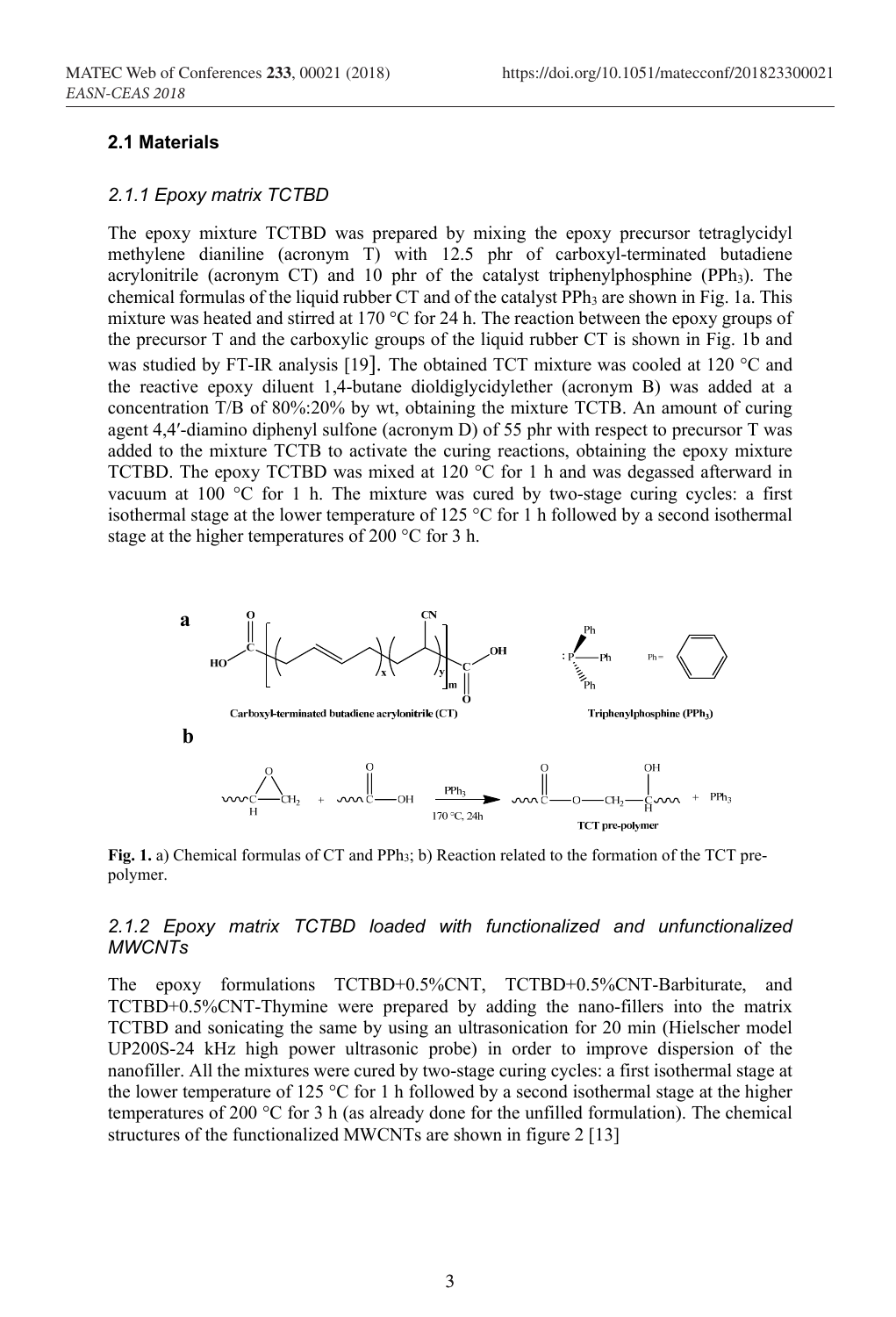

**Fig. 2.** Chemical structures of CNT-Barbiturate and of CNT-Thymine.

#### **2.2 Methods**

#### *2.2.1 Dynamic mechanical thermal analysis (DMTA)*

Dynamic mechanical properties, as a function of temperature, of the samples, were investigated by means of DMA 2980 (TA instrument). Samples were analyzed in dual cantilever in bending mode, with a displacement amplitude of 0.1% and a frequency of 1Hz. A constant heating rate of  $3^{\circ}$ C min<sup>-1</sup> was used.

#### *2.2.2 TDCB test for self-healing efficiency evaluation*

Tapered double cantilever beam (TDCB) test was performed on the samples in order to evaluate the healing efficiency  $\eta$ . For quasi-static fracture conditions crack healing efficiency is defined as the ability of a healed sample to recover fracture toughness, according to Equation (1), where  $K_{\text{ICvirain}}$  is the fracture toughness of the virgin specimen and  $K_{\text{IChead}}$  is the fracture toughness of the healed specimen. Using a protocol already established in the literature [20], the efficiency  $(\eta)$  was determined for the virgin and the healed sample by controlled fracture experiments. Samples with a TDCB geometry (figure 3a) were used for these tests to ensure a controlled crack growth along the centreline of the specimen and a crack length independent measure of the fracture toughness. The specimens of shape and size defined in figure 3a were prepared in a metallic mold (figure 3b) from which they were extracted after the curing cycle and subsequently tested.

$$
\eta = \frac{K_{IChealed}}{K_{ICvirgin}}\tag{1}
$$



**Fig. 3.** a) TDCB geometry and dimensions (mm) [20]; b) Metallic mould for sample preparation.

Healing evaluation was firstly performed with a virgin fracture test of an undamaged sample with TDCB geometry. A pre-crack was introduced to sharpen the crack-tip. Afterward the sample was mounted on a load frame and loaded under displacement control causing the propagation of the pre-crack along the centreline of the sample. Subsequently, the crack was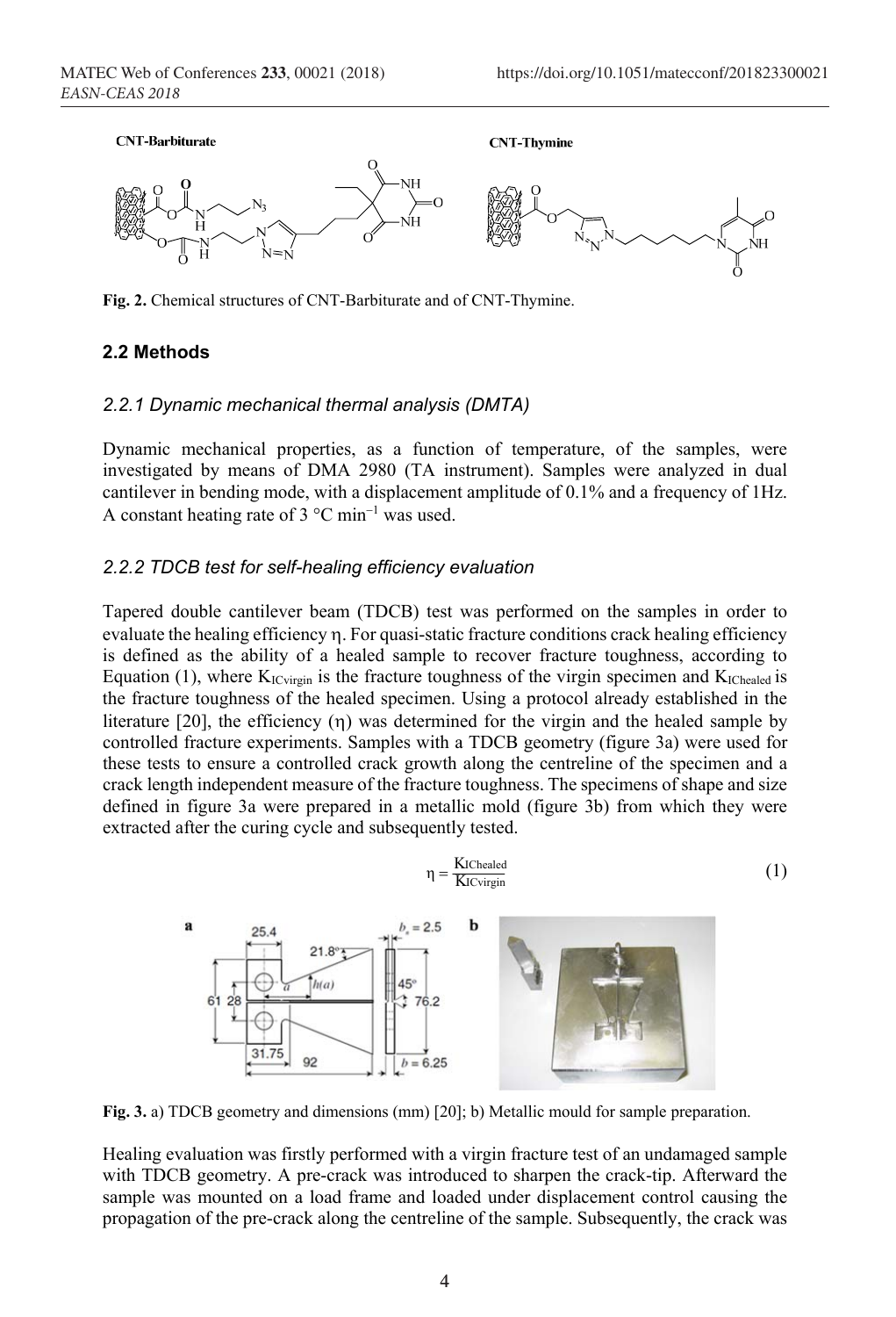closed and allowed to heal at room temperature without external intervention. After healing, the sample was loaded again until failure. Due to the TDCB geometry, the healing efficiency measurement depends only on the critical fracture load, Pc, of virgin and healed specimen (Equation (2)).

$$
\eta = \frac{P_{IChealed}}{P_{ICvirgin}}\tag{2}
$$

Equation (2) can be derived from Equation (1) by considering that  $K_{IC} = \alpha P_C$ ; where  $\alpha$ =11.2×10<sup>3</sup>m<sup>-3/2</sup>, for the used TDCB geometry. This procedure has been recognized to be very effective to measure the healing efficiency [7, 20–23]. In the current work, fracture specimens were tested by INSTRON mod. 5967 Dynamometer under displacement control using a load cell of 30 KN and a 250 µm/min displacement rate and measuring load and displacement values. Samples were loaded at first failure and then unloaded allowing the crack face to come back into contact. After 24 h, the sample was retested and the healing efficiency was calculated using Equation (2).

# **3 Results and discussion**

## **3.1 Dynamic mechanical thermal analysis (DMTA)**

Dynamic mechanical properties (DMA) of the filled and unfilled TCTBD modified epoxies are reported in figure 4. As expected, the incorporation of functionalized and unfunctionalized MWCNTs into the epoxy matrix increased the storage modulus of samples. However, the amount of improvement depends on the filler nature. Unfunctionalized MWCNTs show a greater improvement compared to the functionalized MWCNTs. The different effects observed are probably due to the different distribution of the filler in the matrix. The loss tangent (tan  $\delta$ , Fig. 4) shows a typical behavior for an epoxy-based composite. Two distinct peaks, indicative of two different relaxation phenomena are clearly observed in all samples. The peak located in the in the region between 170 and 200 °C, corresponds to the glass transition temperature. Incorporation of filler into the epoxy matrix results in a lower glass transition temperature. The matrix - MWCNTs cluster interactions could be of two different types: (i) polar cluster - nonpolar polymer backbone, which is similar to the interaction involving epoxy matrix and reinforcing fillers, (ii) polar-polar groups of the matrix, which should result in an increase in the glass transition temperature. While the rubber-filler interaction involving the non-polar polymer backbone is of weak van der Waals' type; the same due to functionalized aggregates (polar cluster), which is of much stronger type. The incorporation of functionalized MWCNTs into the matrix may cause a reinforcing effect as well. The decrease in the intensity of the peak, at low temperature, further supports that the non-functionalized MWCNTs are reinforcing. The appearance of both, at low and high temperature, for the functionalized MWCNTs samples may be considered as an evidence for the micro-phase or the "physical cross-links".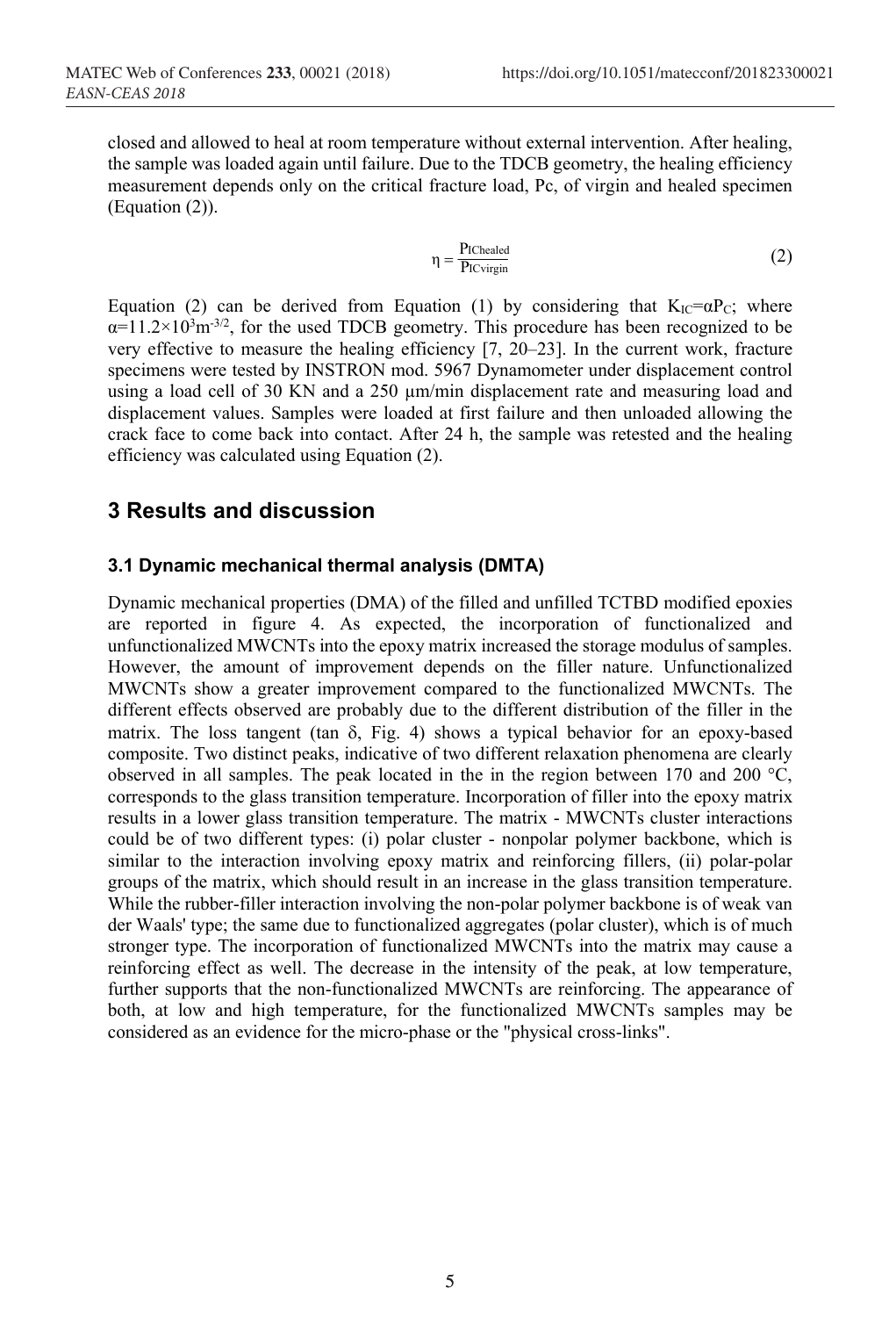

**Fig. 4.** DMA data of the filled and unfilled formulations: a) TCTBD; b) TCTBD+0.5%CNT; c) TCTBD+0.5%CNT-Barbiturate; d) TCTBD+0.5%CNT-Thymine.

#### **3.2 TDCB test for self-healing efficiency evaluation**

Values of healing efficiency  $\eta$  have been calculated using Equation (2), as described in the Experimental Section "TDCB test for self-healing efficiency evaluation". The histogram in figure 5 shows the values of healing efficiency for the analyzed formulations. Healing efficiencies have been found to be 52% and 55% for the samples containing embedded functionalized MWCNTs. The sample filled with MWCNTs functionalized with thyminebased ligand tend to manifest values in the healing efficiency slightly higher than the sample filled with MWCNTs functionalized with the barbiturate-based ligand. The healing efficiencies calculated for the sample TCTBD+0.5%CNT-Barbiturate (on five virgin samples) have been found to be 51%, 52%, 52% and 53% and 54% respectively (average value = 52.4%). Similarly, for TCTBD+0.5%CNT-Thymine samples values in the healing efficiency of 54%, 53%, 55% 55% and 57% have been found (average value =  $54.8\%$ ).



**Fig. 5.** Values of healing efficiency after the first healing cycle (24 h).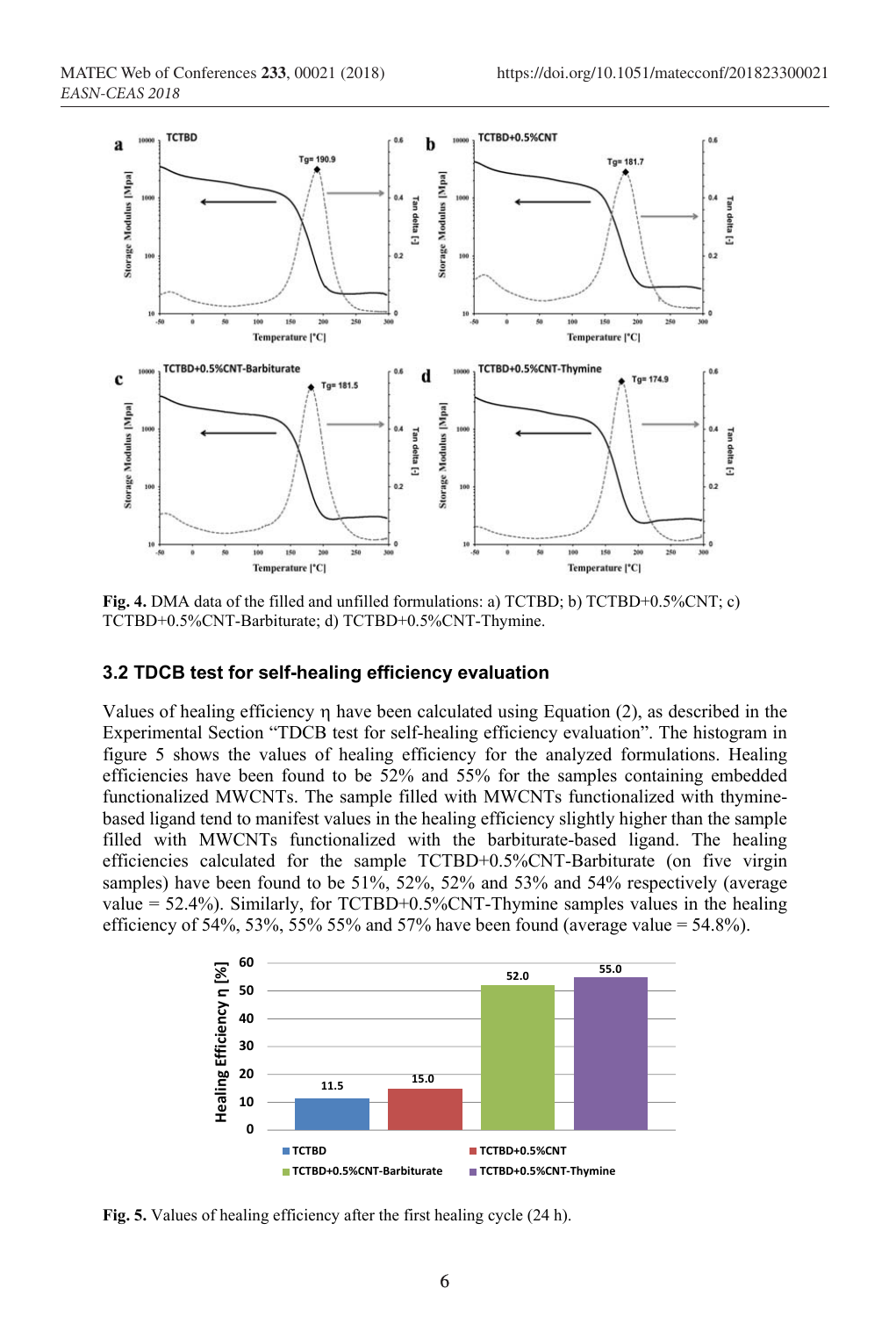Fig. 6 shows the sites where the dynamic hydrogen bonds (see dotted lines) are active for conferring auto-repair mechanisms to the epoxy formulations.



**Fig. 6.** Example showing the formation of hydrogen bonds between the moieties of MWCNT-Barbiturate.

# **4 CONCLUSIONS**

MWCNTs functionalized with barbituric acid and thymine-based moieties have been embedded in a rubber-toughened epoxy formulation to transfer auto-repair function, based on attractive reversible hydrogen bonding interactions, to thermosetting resins. The design here proposed combines highly dynamic properties, like a reversible, "sticker-like" bond opening and closing behavior to enable a de-and subsequent reconnection, and thus supramolecular network formation with the possibility to also restore different functionalities based on the electrical properties of the nanofiller. One of biggest challenge encountered to apply this strategy is the limited dynamic properties of thermosetting matrix segments. In this work, the rigidity of the matrix has been reduced implementing a rubber material to modify the phase composition. The reversibility of hydrogen bonds can be enhanced by a fine interpenetration of small rubber domains in the matrix. The higher mobility of this rubber phase, finely distributed in the composite, is most likely responsible for favoring the arrangement of hydrogen bonding interactions to activate self-healing mechanisms. The healing efficiency of nanocomposites filled with MWCNTs functionalized with barbituric acid has been found between 51% and 54%, whereas for MWCNTs functionalized with thymine-based moieties, η ranges between 53% and 57%. The self-healing ability has been imparted to an epoxy formulation characterized by high values in the storage modulus (between 2000 and 3000 MPa up to 100 °C) and in the main glass transition temperature (between 175 °C and 191 °C). Further improvements can be achieved suitable tuning the concentration of the functional groups on MWCNT walls. The proposed strategy allows to also restore other properties (as an instance several self-responsive functions) directly conferred to the resin through the conductive nanofiller.

#### **Acknowledgments**

The research leading to these results has received funding from the European Union's Horizon 2020 research and innovation programme under grant agreement No 760940 – MASTRO.

# **References**